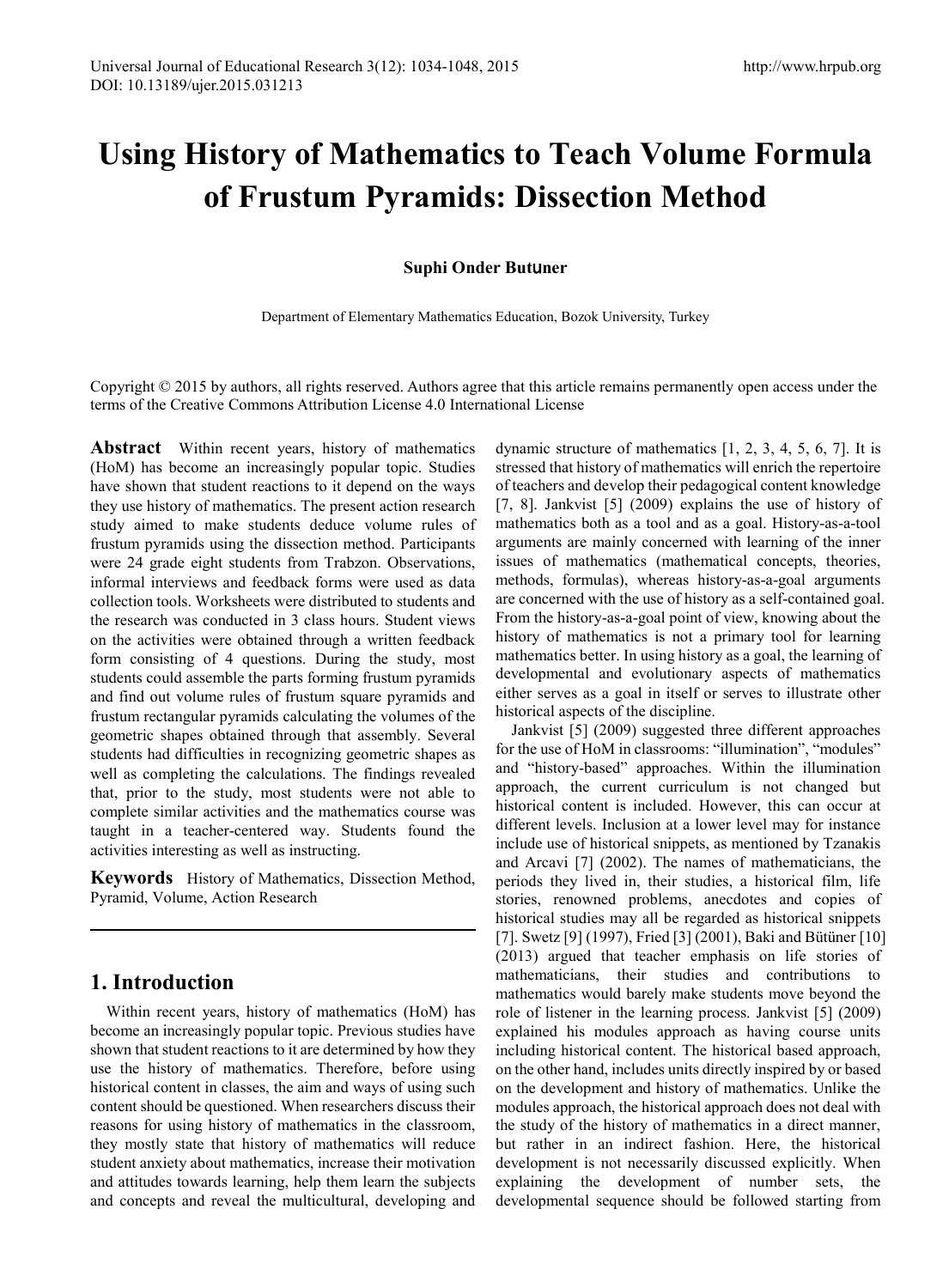natural numbers.

The use of HoM in learning environments was mentioned by Gulikers and Blom [4] (2001) under the title of "general integration". The first use explained here involves providing historical knowledge about a certain period or a historical matter, or teaching a concept together with historical content in order to introduce the method. Gulikers and Blom pointed out that secondary resources might be used in order to give information about a subject or a concept. They explained the second use as teaching a concept or method together with historical content, and such as utilizing problems taken from original sources on mathematics. According to the researchers, studying primary sources enable students to discuss alternative solutions [4]. The International Commission on Mathematical Instruction (ICMI) provided special methods and examples as well as general approaches towards the use of HoM. Short historical passages, projects based on historical texts, primary sources, worksheets, historical packages, mistakes, alternative concepts, historical problems, mechanical tools, experimental mathematics activities, games, movies and other visual elements, trips to historical sites and the Internet were given as examples of using HoM [7].

Fried [3] (2001) mentioned two strategies about the use of HoM. The first, the addition strategy, includes activities such as using historical anecdotes, brief stories from the lives of mathematicians, historical problems or showing pictures of mathematicians. Through this approach, the current curriculum is not changed but its scope is extended. The other approach is the adaptation strategy. In this one, the teaching process is adapted to a historical schema, as in the adaptation of Katz and Napier's logarithms to contemporary classes. Fried stated that the implementation of both of these may result in specific problems such as trivializing history (whig approach) by misrepresenting time and date. In order to cope with these challenges, radical adaptation or radical accommodation strategies were recommended. Through radical adaptation, students learn mathematics studying primary sources with information both on mathematics and its history. Nooney [11] (2002) expressed that students will follow HoM content which is parallel to and in accordance with the mathematics course content through radical addition or radical accommodation strategies. Barnett, Lodder and Pengelley [12] (2014) used HoM in their studies through the reading of original historical sources. They suggested that this approach may prevent the problem of trivializing history (whig approach).

Fried [3] (2001) argued that mathematics educators should normally use historical content in two ways. The first is to include historical content but devalue history in order to teach modern mathematics, while the other is to include realistic historical content and risk wasting time due to irrelevant topics [3]. Another challenge in using HoM is the fact that students dissociate historical content from modern mathematics, which leads to confusion, believing that HoM is unnecessary, and loss of interest in mathematics [7, 13]. For this reason, it is important for teachers to have the

required knowledge and experience of using history of mathematics. Teachers equipped with necessary knowledge and experience may keep students' attention through including appropriate historical content in their classes. Ho [14] (2008) and Panasuk and Horton [15] (2012) determined that teachers' lack of knowledge and experience is one of the greatest challenges before using history of mathematics in classes. Fried [3] (2001) gave the example of "geometrical algebra" and tried to explain that the way mathematics educators use HoM while teaching modern mathematics and modern mathematical techniques is different from that of mathematics historians.  $x^2 + 6x$  statement was explained by giving the example that the area of a square whose side length is x is equal to the area of a rectangle whose side lengths are 6 and x. Girolamo Cardano included such geometric discussions in his book *Ars Magna* in order to justify his algebraic techniques. These facts are compulsory to build a good knowledge of history. However, the aim here is to benefit from the technique of completing the square in order to teach students the subject rather than history.

Studies conducted in this field have shown that the reactions of students are based on the ways they use the history of mathematics. Glaubitz [16] (2007) included historical content in his study using primary sources. The students included in the experimental group examined al-Khwarizmi's book entitled "*Al Kitab Fi Hisab Al Cabr wal Muqabalah*" and studied the "technique of completing the square". They examined verbal and geometrical solutions of al-Khwarizmi and discussed his solutions in small groups. Afterwards, they tried to solve second degree equations using al-Khwarizmi's way. This gave them an opportunity to discuss the advantages and disadvantages of al-Khwarizmi's solutions and compare them to modern ones. The study led to a discussion about negative numbers, too. As for the students in the control group, they spent six class hours doing regular exercises on second degree equations. At the end of the process, experimental students were not only more successful than control students but they had also enjoyed the practices more.

Nataraj and Thomas [17] (2009) used historical content in their study in order to make students comprehend the structure of the decimal number system and the concept of "decimals". During the first stage of the study, students were asked to create number systems by themselves. After that, a pre-test was given in order to determine students' prior knowledge about the decimal number system. Following the pre-test, students studied the characteristics of ancient number systems and converted them into modern ones. Finally, students showed large numbers with sticks and bundles based on the development stages of number systems. This was followed by a post-test aiming to determine students' development compared to their pre-test scores. After these practices, it was revealed that except for one, all students were able to generalize and comprehend the general structure of the decimal system and the decimal number system. Except for one, all students could write examples of large numbers in different ways. Moreover, except for two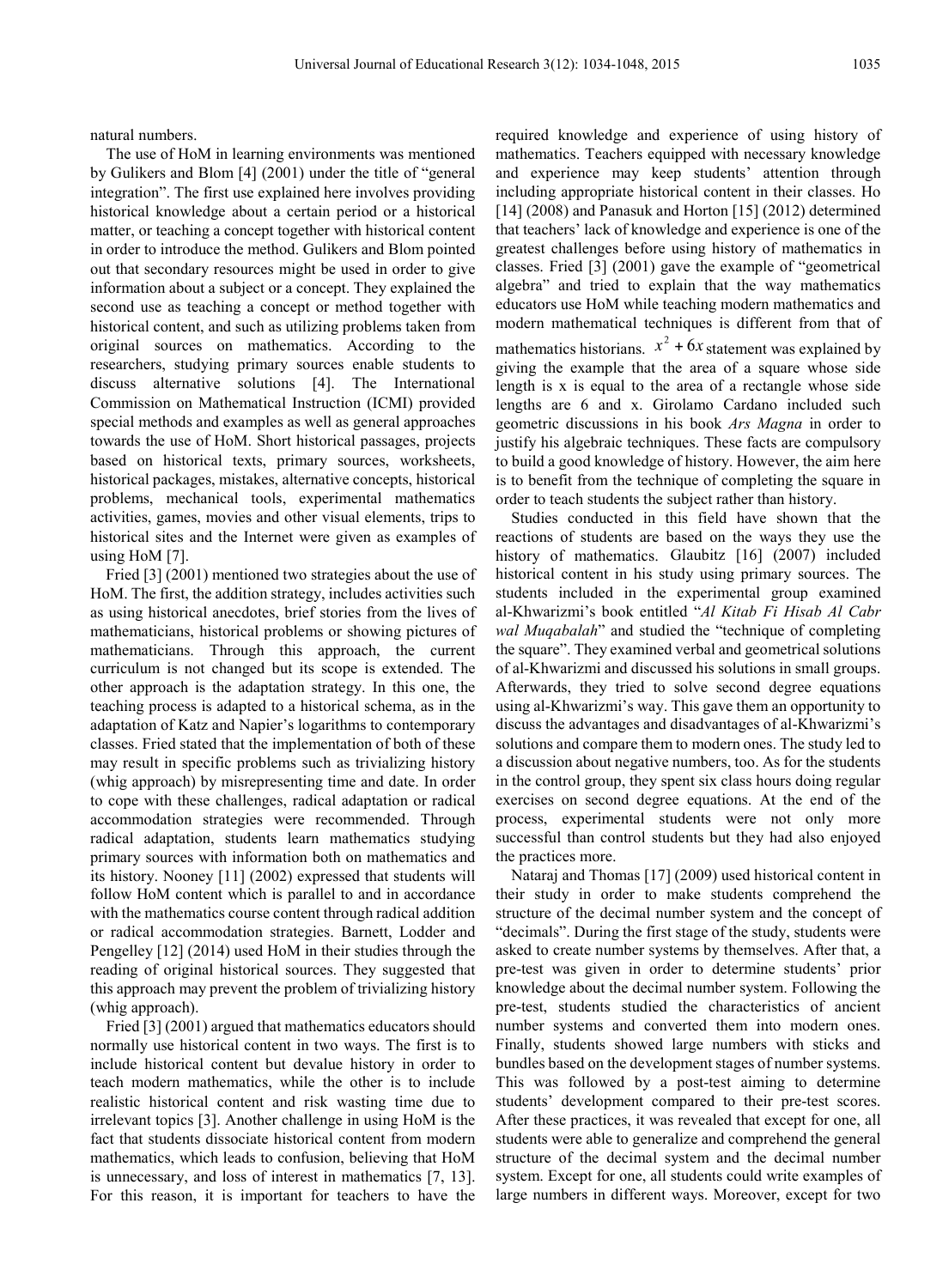students, all thought that using sticks to show numbers entertaining and easy. Nataraj and Thomas used historical content in order make students better grasp the decimal system and the concept of "decimals" rather than converting the numbers used in Ancient Egypt and Babylon into modern ones or vice versa.

Bütüner [18] (2014) enriched  $8<sup>th</sup>$  grade mathematics classes with historical content in his study. The results showed that the students enjoyed the process as the activities required use of concrete learning objects, included paper cutting, painting and glueing activities, were not disassociated from modern mathematics, played along with the goals and objectives of the mathematics curriculum, and used groupwork. Although a good number of students expressed positive opinions on the activities, each had encountered challenging and complicated activities as well as those they deemed unnecessary considering the upcoming placement test. The activity of extraction technique in Babylon was a challenging and complicated one for the students. They expressed that the modern technique was more practical and useful. As a result, it may be concluded that not all historical content can be expected to help students develop positive attitudes towards mathematics. The purpose of using historical content, whether it is disassociated from modern mathematics or not, and the time spent on historical content within this context affect student views about the integration of historical content into classes.

The studies of Dickey [19] (2001), Tözluyurt [20] (2008), Kaye [21] (2008), Özdemir and Yıldız [22] (2015) showed that students were ill-disposed towards historical content and encountered difficulties. Dickey [19] (2001) examined the impact of using HoM on  $8<sup>th</sup>$  grade students' learning and attitudes. The number systems of Ancient Egypt, Babylon and Islamic Cultures, multiplication, division and fractions in Ancient Egypt and multiplication and division in Indian culture were used as the historical content. The study concluded that students found all of the activities boring except for the gelosia method of multiplication. Tözluyurt examined the opinions of high school seniors on historical content oriented activities [20] (2008). The results revealed that all students had found fractions in Ancient Egypt difficult. During the Ancient Egyptian hieroglyph activity, some students lost their interest as they were anxious about the upcoming student selection examination, while some

others found drawing hieroglyphs difficult. Of all the activities, Treviso arithmetic-multiplication was the students' most favorite activity. Kaye [21] (2008) conducted a videoconference for teachers and ten-year-old students from four different schools about mathematics of Babylon in his study. All students had difficulties in writing Babylon numbers. A similar result was obtained in the study conducted by Özdemir and Yıldız [22] (2015). The reason for the failure of using historical content may be attributed to the fact that the activities used were not associated with the objectives in the curriculum.

Comprehension of the process is highly important in teaching mathematics. The curriculum views learning mathematics as an active process, emphasizes students' active role in learning, supports the use of concrete models and expects students to be agents of their own learning. Students should be supported to make inferences from concrete experiences and to use abstracting. It should not be inferred from these that using life stories of erudite mathematicians, their studies and certain important anecdotes is a futile effort. However, it is true that including historical content not directly associated with the objectives of the curriculum causes students to develop a negative attitude towards the use of history of mathematics.

# **2. Historical Content in Mathematics Textbooks in Turkey**

It is emphasized in the Turkish secondary school mathematics curriculum that history of mathematics may be used through life stories of erudite mathematicians, their studies, contributions to the field of mathematics and historical anecdotes to enable students to understand the multicultural, manmade structure of mathematics. It is stated that in this way students can maintain a positive attitude towards mathematics and learning it. In conclusion, positive student attitudes towards mathematics and its learning are associated with their perception of the multicultural, manmade structure of mathematics within the curriculum. Examples of historical content in the  $6<sup>th</sup>$ ,  $7<sup>th</sup>$  and  $8<sup>th</sup>$  grade mathematics textbooks in Turkey are given below [23, 24, 25].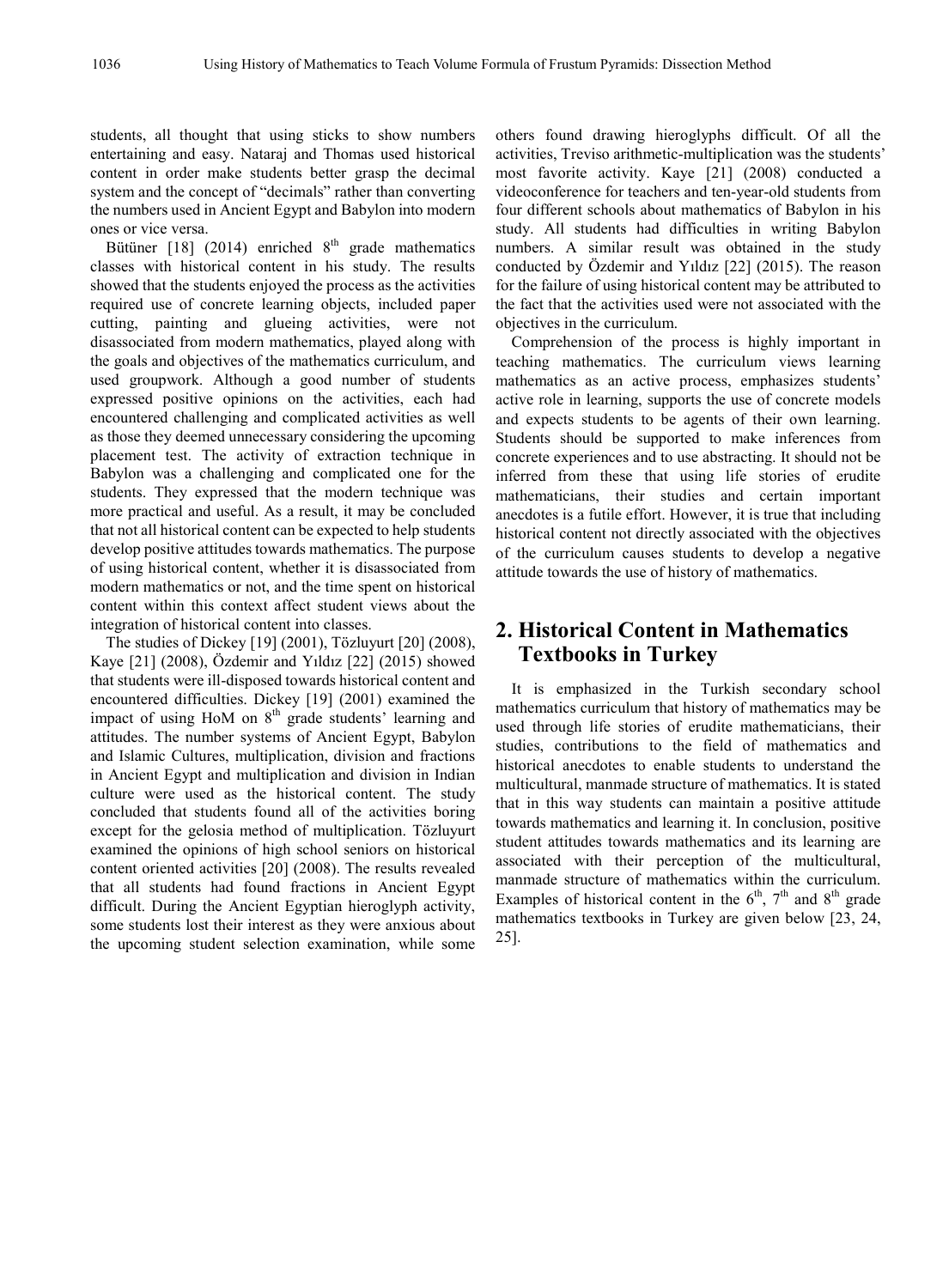"Savilarin babasi" olarak bilinen Pythagoras (Pisagor), M.Ö. 580-M.Ö. 500 tarihleri arasında yaşamıştır. En iyi bilinen teoremi, adıyla anılan Pisagor Teoremi'dir. Doğum yeri olan Sisam Adası'ndan Güney İtalya'ya göç ederek burada bir okul kurmuştur. Pisagor müzik ile de uğraşmış, telin kısalmasıyla çıkardığı sesin inceldiğini keşfetmiştir.

Yaklaşık 2500 yıl önce yaşamasına rağmen çalışmaları günümüzde hâlâ kullanılan Pisagor gibi bildiğiniz başka matematikçiler var mı?



**Example 1.** A brief summary of Pythagoras's life and his picture (8<sup>th</sup> grade textbook, page 80)

| <b>Ülke</b>               | Tarih         | π'nin Değeri                                      |  |
|---------------------------|---------------|---------------------------------------------------|--|
| Misir                     | MÖ 2000       | $\left(\frac{16}{9}\right)^2$                     |  |
| Hindistan                 | <b>MÖ 500</b> | $\left(\frac{7}{4}\right)^2$                      |  |
| Yunanistan<br>(Arsimet)   | MÖ 287-212    | $\frac{22}{7}$                                    |  |
| Yunanistan<br>(Batlamyus) | 85-165        | $3\frac{17}{120}$                                 |  |
| Cin                       | 500           | $3\frac{16}{113}$                                 |  |
| Italya<br>(Fibonacci)     | 1200          | $3\frac{39}{275}$                                 |  |
| Hollanda                  | 1699          | 3 <sub>1</sub><br>(virgülden sonra<br>71 basamak) |  |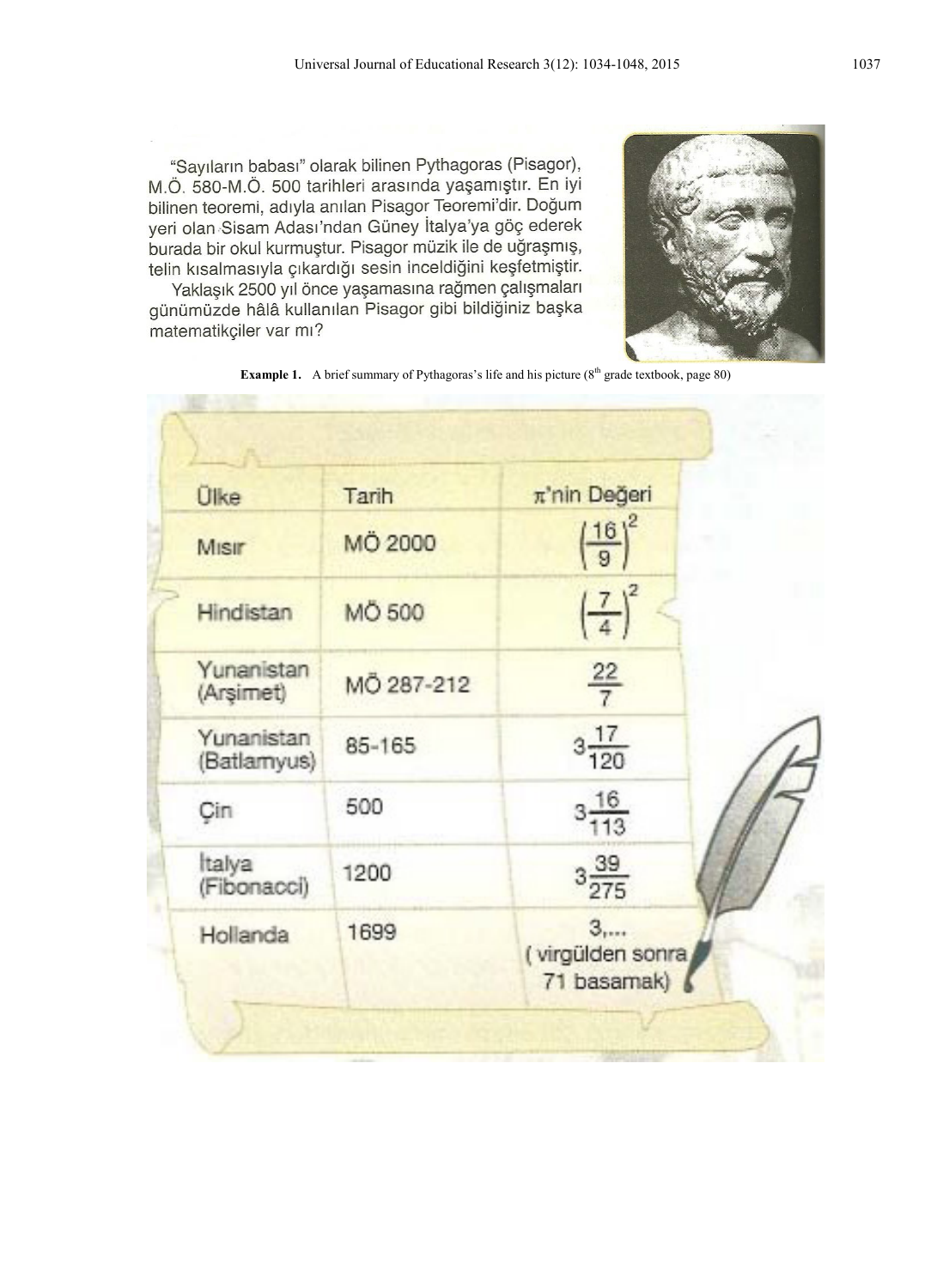

**Example 2.** Different values of the Pi number in various cultures, numbers in different cultures ( $7<sup>th</sup>$  grade – page 211,  $6<sup>th</sup>$  grade – page 108)

Topics in Turkish secondary school mathematics textbooks start with short historical passages (life stories of mathematicians, their pictures, ancient numbers, books, etc.) that do not include students in the process as active agents [10]. The curriculum brings a historical perspective into the classroom; however, students remain mere listeners as teachers talk about life stories of mathematicians, their works and contributions to mathematics [3, 9]. Comprehending the process is highly important for teaching mathematics. The curriculum handles the matter of learning mathematics as an active process, emphasizes that it is important for students to be active participants, supports the use of concrete models and expects students to be actors in their own learning processes. Students should be supported in the interpretation of concrete experiences and abstracting [26]. They should work out the source of a mathematical formula, rather than just hear it from their teachers. Only by generating formulas can they learn conceptual knowledge and become participants of a true mathematical process. Students who learn the source of formulas do not regard them as mysterious or try to memorize them. Taking formulas from a book in a haphazard way does not provide any of the opportunities listed above [27].

In light of the facts stated above, students should be encouraged to interpret new information linked to their former knowledge, deduce the rules and formulas of mathematics by themselves, and become active participants

in the process with the help of content in line with the objectives of the curriculum. The instructional process should therefore include activities that enable students to see mathematics as a network of interdependent concepts and thoughts which they may interpret by themselves rather than memorize. The study was conducted in a classroom where the researcher was a counselor. The aim was to make students produce volume formula of frustum pyramids with the help of the "dissection method" from history [28, p.139, 140]. It was expected that such an activity would comprise appropriate historical content in line with the course objectives, make students active participants in the process, and help them construct new knowledge on their existing one. For this purpose, worksheets were used in the teaching environment and both student and researcher teacher views were obtained.

### **3. Methodology**

Action research was chosen as the method of this study as the researcher also worked as a mathematics teacher during the study. Action research is a procedure that may be carried out by teachers in their own classes. Through action research, teachers may improve the quality and efficiency of their own teaching. A well-organized action research study may contribute to the professional development and performance of a teacher [29]. The starting point of an action research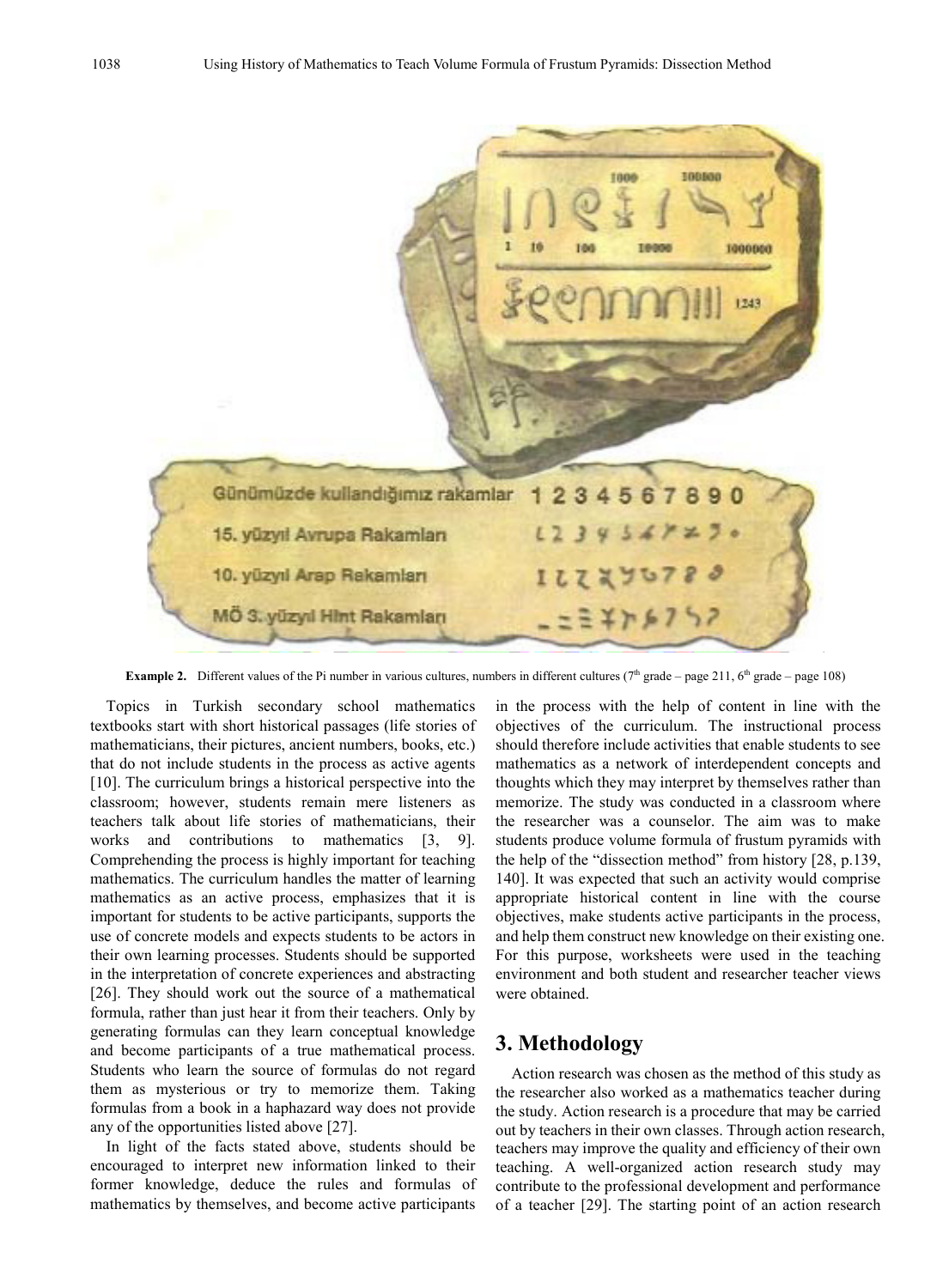may be the potential efficiency of a novel teaching method, strategy or practice, as well as a problem encountered in class or an interesting educational issue that the teacher is curious about [30]. This study was conducted with students who had not before encountered historical content in class, and the efficiency of the activities was investigated. As historical content, Turkish secondary school mathematics curriculum and textbooks include the life stories of erudite mathematicians, anecdotes, ancient number systems, etc. This encourages students to be passive listeners. Despite the rich content that history of mathematics may provide, textbooks do not include concrete models, proofs or problem-solving methods used by erudite mathematicians in history. Therefore, the activities used in this study were prepared in order to help students figure out mathematical rules by themselves using methods taken from history. The study followed the fours stages of action research suggested also by Mertler [31] (2006): "Planning", "Acting", "Developing" and "Reflecting".

#### **Participants**

The research was conducted with a total of  $248<sup>th</sup>$  grade students in Trabzon, Turkey. Of these, 13 were male and 11 female. Students were named S1, S2, S3 … S24 for the study. Heterogeneous groups were formed considering students' previous mathematics grades. Once the groups were formed, they were asked to choose speakers. The representatives of the groups were S6, S18, S10 and S2, respectively. Interviews were made with these representatives during the activities.

#### **Data Collection Tools**

Data collection tools used in the study are explained below:

Prepared by the researcher, worksheets were reviewed by two expert academics in the field. A trial was conducted on 27 students after the required corrections were made. Where there were ambiguous terms, clarifications were made and the worksheets were made ready for the study. In order to draw students' interests, several questions were used in the worksheets: What would you say if someone told you that a mathematical rule was decided around 3000 BC with a solution different than the one we use today? Would you believe that this was possible 5000 years ago? Ask these questions to yourself once again after doing the exercises below.

In this study, students were divided into heterogeneous groups. The groups were formed according to student grades from the previous year in  $7<sup>th</sup>$  grade. Students tried to find the volume rules of frustum pyramids and frustum rectangular pyramids using the dissection method and concrete models. As the aim of this study was to contribute to cognitive and affective learning of students, history of mathematics was used as a tool in it. The activities conducted aimed to help students understand that mathematics is not a field based only on rules and formulas, but it has emerged in response to daily needs, been a topic of interest throughout history, and been practiced in different ways. In addition to this, it was expected that concrete models which require students to find the rules by themselves would arouse their interest and facilitate the learning process. The parts of frustum square pyramids, geometric models to be formed by completing these parts, and the completed frustum square pyramid model are given in Figures 1, 2 and 3, respectively. The materials used in the activity and the worksheets were prepared by the researcher teacher and distributed one for each group.



#### **Figure 1**. Parts of the Frustum Square Pyramid used in the Study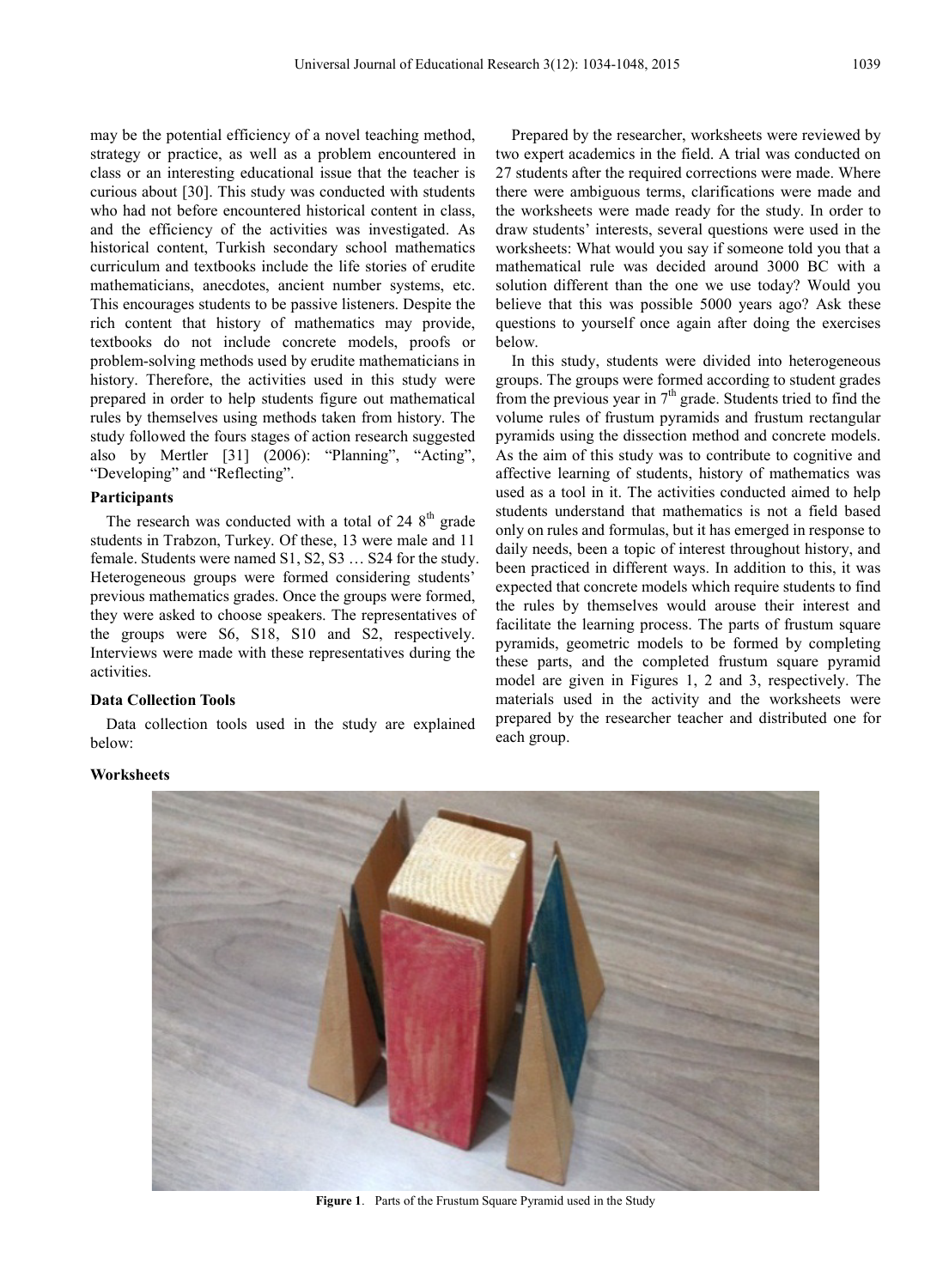

**Figure 2**. Forming Geometric Models by Completing the Parts of Frustum Square Pyramid



**Figure 3***.* Model of the Completed Frustum Square Pyramid

The question "For this pyramid model, which shapes can you form by assembling bilateral parts?" was directed to the students in the worksheets to make them think and reason. Students tried to assemble bilateral parts and think over possible shapes to be formed in this stage of the study. This stage resembled a jigsaw puzzle. For this reason, it was a significant stage that enables students to improve their psychomotor skills. The teacher visited each group and controlled the resulting geometric shapes and the challenges, and helped the groups that were having difficulties. The

question "What is the relationship between the volume of the frustum pyramid in the first stage and the volume of new geometric shapes formed with the parts of frustum pyramid?" was addressed to the students regarding the results of the assembling process. The aim was to help students interact with the information and link their prior and new knowledge. This was a significant stage contributing to the learning process.

#### **Written Feedback Forms**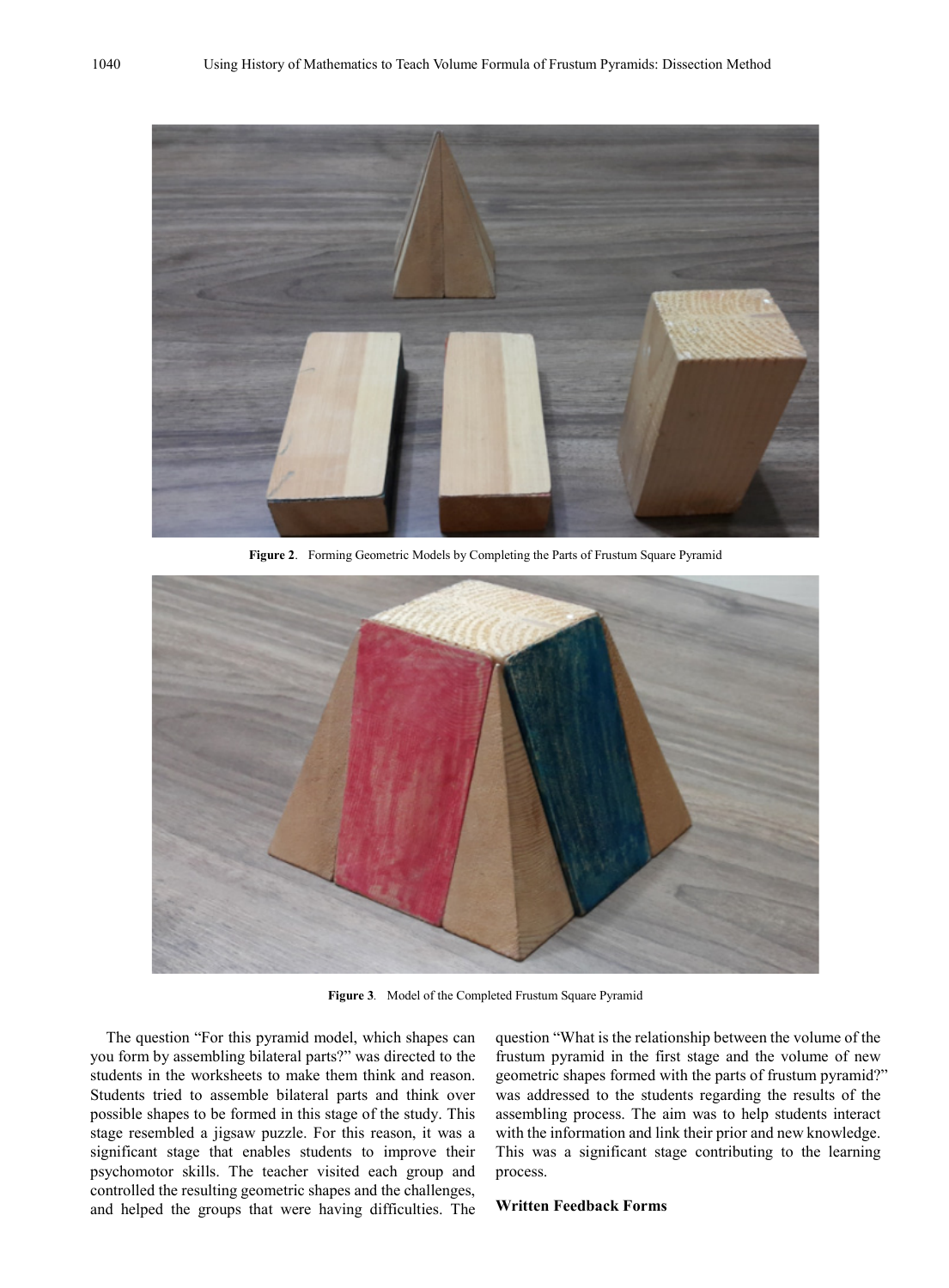The written feedback form was designed by the researcher in order to obtain student views about the activities. The feedback form included 4 open-ended questions. The first question was "Have you ever been involved in such a study?". In the second question it was asked whether the activity was interesting and what they thought about the activities. The third question was about the challenges, and the fourth was about whether they would like to practice similar activities in classes. After completing the activities, these written feedback forms were handed out and students were asked to answer the questions on the form. Data obtained through the forms were analyzed and coded. The coding process was conducted by the researcher and an expert academic in the field. For reliability measurements, the model suggested by Miles and Huberman [32] (1994) ("Reliability = Agreement/ (Agreement + Disagreement) was used. A reliability score over 70% showed that the study was reliable.

#### **Observations and Informal Interviews**

Observations are undertaken to analyze spontaneous or consciously prepared events in a systematic and purposeful way. Observations may be natural or systematic. In natural observation, the events are observed in their natural environments without intervention from outside. In action research, the observation is conducted by the participant researcher teacher. The reactions of students are observed under natural conditions and critical incidents are recorded. During the present study, the researcher teacher observed the students and tried to determine their reactions towards activities and challenges. Moreover, within the implementation process, the researcher observed the practices of students, undertook informal interviews with them, and collected information about the activities. The informal interviews were held with the representatives of each group. The interviews were recorded with a tape recorder.

#### **Analysis of Data**

The information obtained through feedback forms which included students' remarks was analyzed qualitatively. Content analysis was undertaken in order to obtain qualitative data related to the activities from history of mathematics. Yıldırım and Şimşek [33] state that resembling data obtained through content analysis is grouped into specific concepts and themes, and corrections are made in order to ease the understanding of readers. The data obtained through content analysis was analyzed in 4 stages: Coding data, determination of themes, arrangement of the codes and themes, definition and interpretation of the findings [33]. Moreover, samples of student answers to each question in the feedback form were selected. Coding was completed by the researcher and an expert academic in the field. For reliability measurements, the model suggested by Miles and Huberman [32] (1994) ("Reliability = Agreement/ (Agreement + Disagreement) was used. The consistency

level of coding was measured as 0.94. The interviews recorded by a tape recorder were transcribed and given to students for their approval.

#### **The Role of the Researcher**

The researcher worked as a mathematics teacher between the years 2002 and 2014. He completed his MA and PhD Studies in the field of elementary mathematics education. He took the course "Historical Development of Mathematical Concepts" during his PhD. Thanks to this course, he gained experience about why and how history of mathematics is used within instructional environments. As a result, he decided to enrich his classes with the history of mathematics and determine student improvement resulting from these activities. The researcher conducted participative observations and informal interviews during the activities, and recorded student reactions from beginning to end. He did not add his own feelings and ideas to the analysis process.

# **4. Findings**

#### **Findings Obtained through Observations and Informal Interviews**

Wood models were handed out to each group together with worksheets in order to form frustum pyramids and find their volumes. Students were asked to assemble the bilateral parts of the models forming frustum pyramids and identify the new shape obtained. Some groups had difficulty in assembling these at the beginning. Students S7 and S16 had difficulty in assembling the parts properly and making calculations. Students S13 and S14 kept looking at each other and laughing during the activities and seemed to have other things in mind. This stage was completed at different times in each group, but some students had difficulty in writing the names of the geometric shapes they had created. Student S9 stated that as a result of assembling bilateral parts, squares, triangles and rectangles could be created. This shows that this student did not consider the geometric shapes as three-dimensional. This requires that all students should know rectangular, tetragonal prisms and square pyramid as well as their properties and be able to give examples of three-dimensional geometric shapes from their environment. In this way, the activity could be carried out more effectively. Students calculated volumes of geometric shapes they had obtained after assembling the wood models properly. The problems experienced by some of the students during the formation process were experienced in cubage attempts as well. There were also problems in determining the edges and conducting mathematical processes properly. The researcher teacher became a part of the activity at this point and showed the edges of geometric shapes on the models and asked lengths of the edges to students. Examples from students S10 and S24 are given below.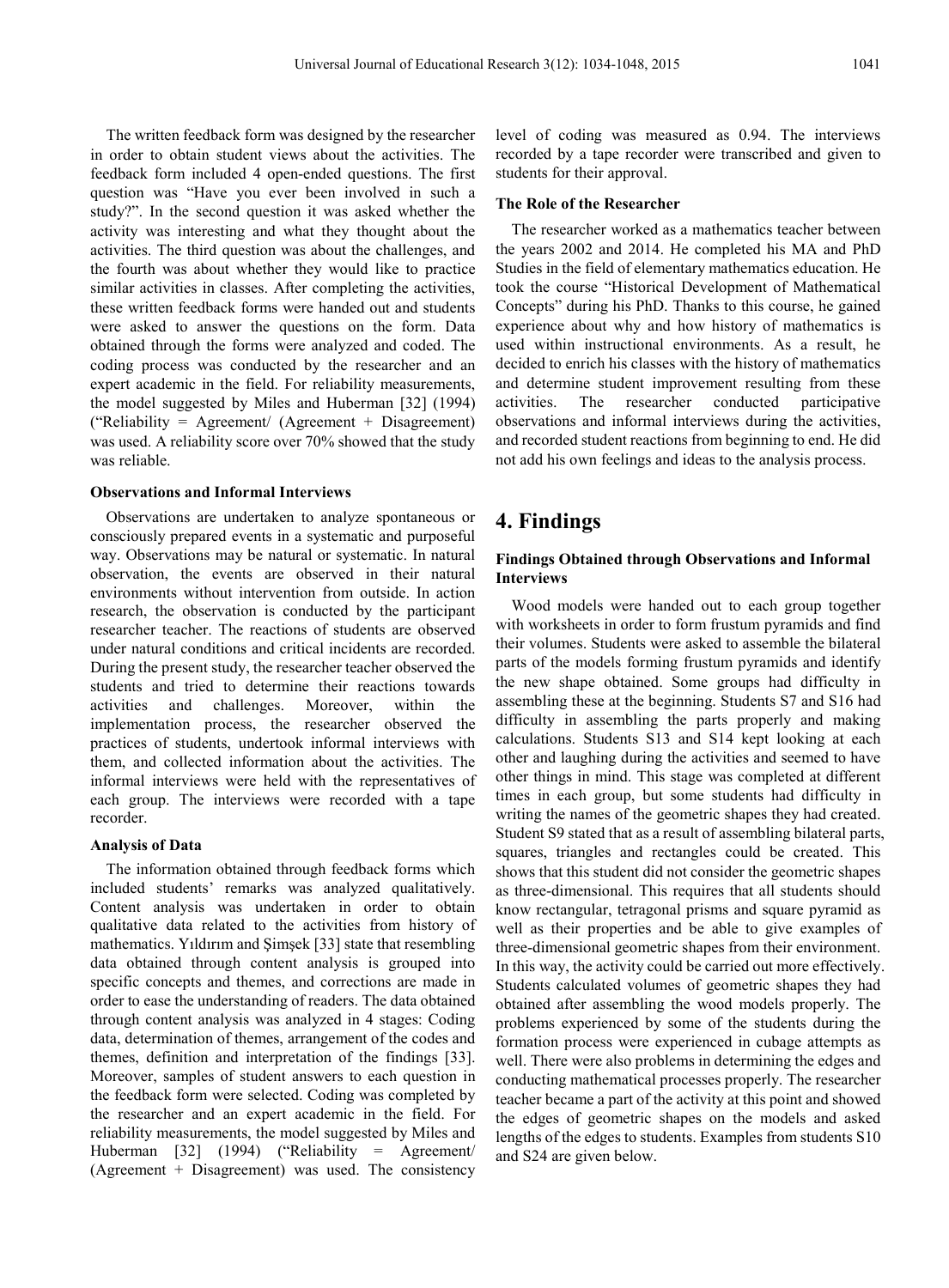

In addition to observations, the researcher held informal interviews with the students as well. These informal interviews were held with a representative from each group during the implementation process. An example from the informal interview with the representative of the first group, student S6, is given below:

*Teacher: What did you think of the activity?*

*S6: Sir, it was very interesting. We formed new shapes with wooden pieces and found the volume of the frustum pyramid. This helps us remember easily.*

*Teacher: What were your classes like before?*

*S6: Before this, we mostly used our textbook. The teacher explained the topic and then we solved questions.*

*Teacher: Which style did you like better?*

*S6: The activities you prepared were better. Classes with activities are better.*

*Teacher: Why?*

*S6: Because we found the rules. We used wooden pieces.* 

As can be seen, student S6 mentioned the contribution of these activities to his cognitive learning and implied that deducing rules through concrete models can result in permanent learning. The student also stated that mathematics classes had previously been conducted using a teacher-centered approach and the new approach was better. During the interview with the representative of the second group, student S18 stated that they had never before encountered such teaching materials and they should be used during classes. Part of the interview with the representative of the second group, S18, is given below:

*Teacher: Did you like the activity, S18?*

*S18: Yes, it was entertaining, like a puzzle. I wish we could learn all topics in this way.*

*Teacher: Then, what is your opinion about the material used? Have you ever done something like this in mathematics classes before?*

*S18: No, in previous years, teachers used to explain the subject, write questions on the board, solve them themselves first, and then ask us to solve them too. I now see mathematics can be different.*

*Teacher: How so?*

*S18: I mean interesting. Using different materials, tools, solutions…*

$$
22 \times 15 = 360
$$
  
360 + 360 = 720  
36 x 15 = 520  
64 x 15 = 960  
360 ÷ 3 = 320

Practice of student S24 Practice of student S10

*Teacher: You mention solutions. Which type of solution did you like best?*

*S18: It was good to assemble wooden pieces and calculate the volumes of the new shapes we obtained. It is because we see that ancient people found different results with a different idea.*

*Teacher: What result did you obtain through an analogy?*

*S18: The same result. But we always use paper and pencil in mathematics classes. It was interesting to reach the result by using frustum pyramid pieces.*

*Teacher: What do you think about the people who used this method in ancient times?*

*S18: It is amazing to see that they found the volumes of frustum pyramids in such a way when there was no technology.* 

*S*tudent S18 stated that the activity was entertaining and contributed to their cognitive learning process. He also expressed that they had not used such activities in previous years and this kind of activity was an interesting experience for them. Moreover, it may be seen that student beliefs about the nature of mathematics became stronger. The student stated that there may be more than one solution in mathematics. During the informal interview with the representative of the third group, it was seen that student S10 had similar ideas to S6 and S18, but additionally expressed his admiration for ancient people's intelligence and creativity.

*Teacher: Did you like the activity?*

*S10: Yes sir, we assembled pieces and formed new geometric shapes, made calculations.*

*Teacher: What did you gain with this activity?*

*S10: I learned that we can use different tools and materials in mathematics and that ancient people also studied it.*

*Teacher: You said ancient people… What do you think about their work?*

*S10: I see they were intelligent and creative people. It was astonishing to see how advanced they were in mathematics in those times.* 

During the interview with the representative of the fourth group, student S2 stated that he used to believe mathematics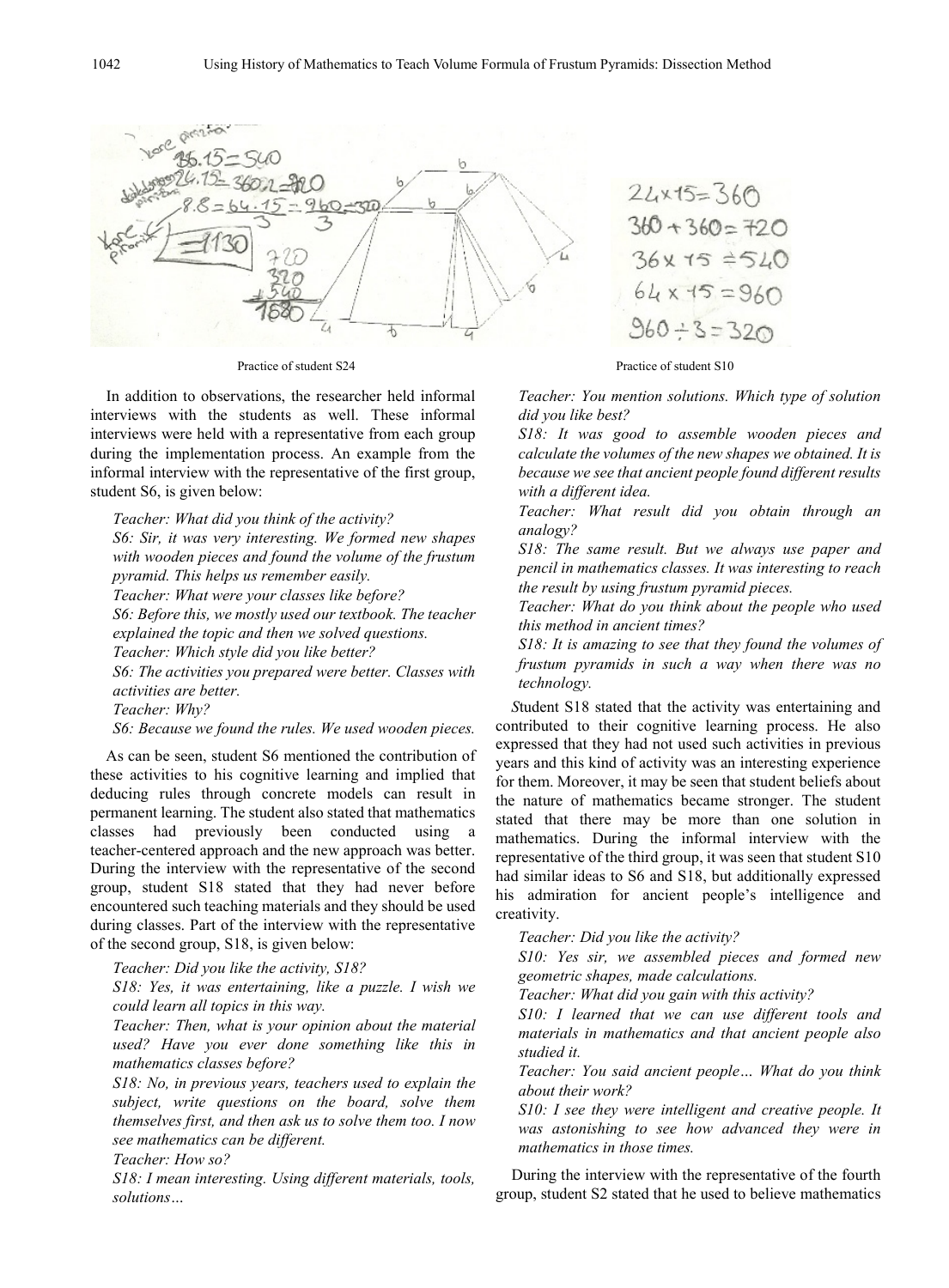had emerged 100 years ago, showing that historical content had not been part of the mathematics course in previous years.

*Teacher: Did you like the activity?*

*S2: Yes, sir.*

*Teacher: So what did you like most?*

*S2: We studied in groups. We never did that before. And we tried to find rules by using tools and materials.*

*Teacher: You have never used tools and materials in your classes before?*

*S2: We have, but just a ruler and goniometer.*

*Teacher: So what did you learn with this activity?*

*S2: I learned that mathematics was present a long time ago, even in 3000 BC. People tried different methods to get results.*

*Teacher: What did you think before about the origin of mathematics?*

*S2: I thought mathematics emerged around 100 years ago.*

*Teacher: OK. What else did you think about our activity? S2: We obtained the result by making an analogy and assembling the pieces.*

*Teacher: What was the result like?*

*S2: We got the same result. It was good to see another solution.*

*S*imilar results were obtained in other interviews, too. It was found that mathematics classes had been conducted in a teacher-centered way, students never encountered activities that enabled them to find the results by themselves, and historical contents had not been part of classes. The new activities were found to be instructive, interesting and entertaining. They changed students' beliefs about the nature of mathematics. The students learned that there were different solutions to problems and that mathematics emerged roughly 5000 years ago. Interviews were also held with students S9 and S17, who had particular difficulty in identifying and designating the shapes formed through assembling pieces and making calculations. Examples from these interviews are below:

*Teacher: You had difficulty in the activity. What was the reason for this?*

*S9: Sir, I have problems with shapes. I think that was the reason.*

*Teacher: So you don't like geometry?*

*S9: I don't like, my teacher.*

*Teacher: (Pointing at the rectangular prism) can you tell the name of this shape?*

*S9: (Hesitating for a while) It is rectangle, my teacher. Isn't it?*

From the interview made with student S9, it can be inferred that the student had difficulty in the activity because he did not know three-dimensional geometric shapes.

*Teacher: I think you had difficulty with the activity. Can you tell me the reason?*

*S17: Actually I could assemble the pieces. But I have some problems with mathematical processes. And that posed a big challenge for me. Because of that I tried to look at my friends' work.*

In conclusion, it was observed that students enjoyed forming frustum pyramids through assembling wooden pieces and calculating the volume of frustum pyramids by totalizing volumes of the pieces. The students were amazed that this method had been used around 3000 BC and they referred to the ancients as intelligent and creative. It was also observed that some students had difficulty with the activity due to lack of prior knowledge.

#### **Findings Obtained through Feedback Forms**

At the end of the activity, feedback forms were handed out to students and four questions were asked: "Did you take part in a similar activity in the previous year and would you like to do similar activities in the future?", "Did you enjoy the activity?", "What did you gain with this activity?", "What were the challenges you experienced during this activity?". Table 1 shows the findings obtained through the analysis of answers to the question "Did you take part in a similar activity in the previous year and would you like to do similar activities in the future?" are given in Table 1.

**Table 1.** Student responses to whether they took part in similar activities before and whether they would like to do them in the future

| Did you take part in a similar activity in previous years? | frequency | 70 |
|------------------------------------------------------------|-----------|----|
| Yes                                                        |           |    |
| Nο                                                         |           |    |
| Would you like to do similar activities in the future?     | frequency |    |
| Yes                                                        |           |    |
|                                                            |           |    |

While using the activity in a state school, all of the students stated that they had never encountered such activities and would like to repeat them in the future. Answers to the question "Did you enjoy the activity?" are presented in Table 2.

**Table 2.** Student responses to whether they enjoyed the activity or not

| Did you enjoy the activities? | frequency | $\frac{0}{0}$ |
|-------------------------------|-----------|---------------|
| Yes                           | ΖU        |               |
| No                            |           |               |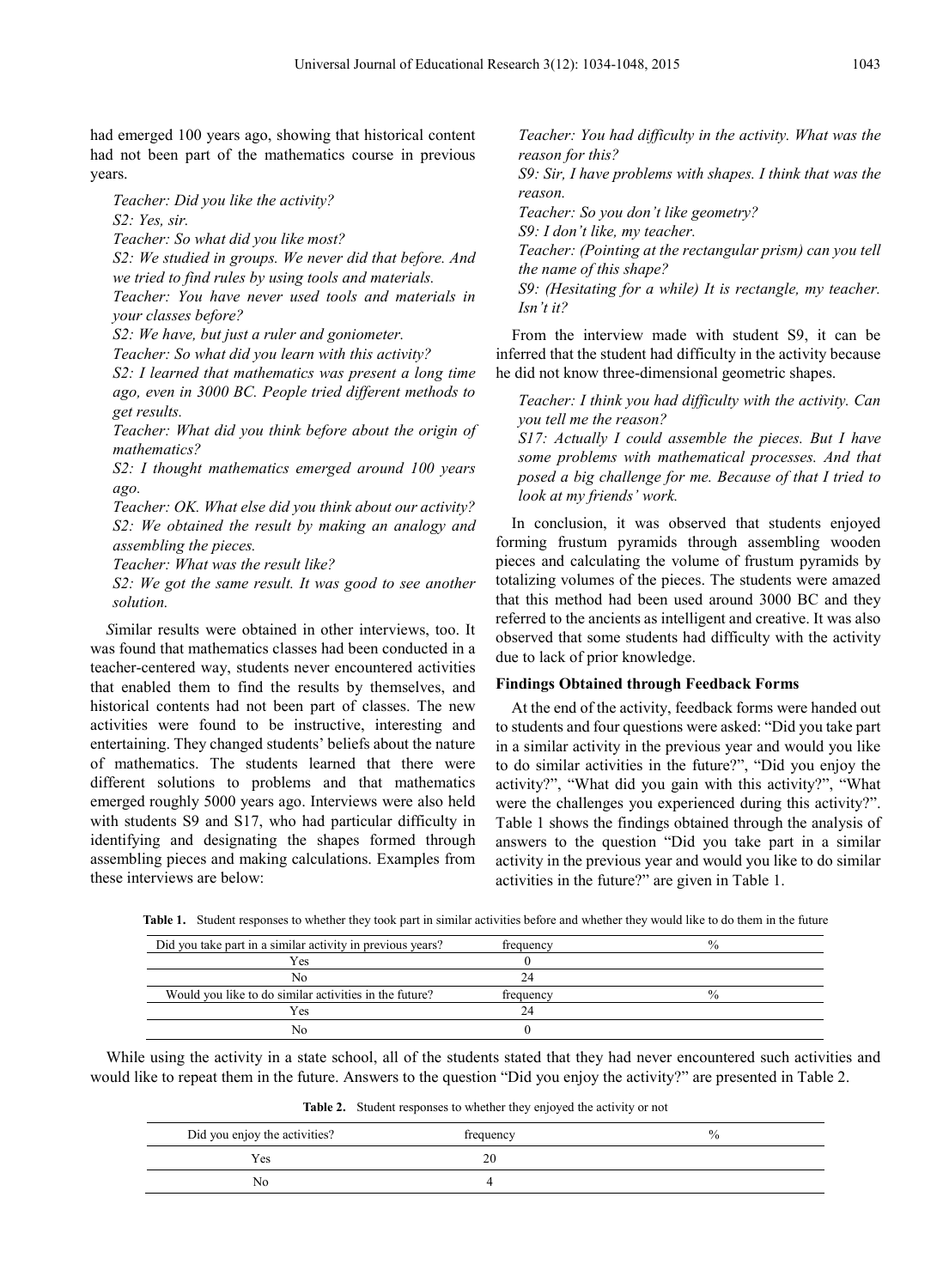Table 2 shows that 83% of all students enjoyed the activities. Only 4 students (S7, S13, S14 and S16) expressed that they did not enjoy them. A similar situation was present in the observations made throughout the activity. The themes and student responses obtained in the analysis of the question about student gains are as follows:

| <b>Themes</b>                                                                                                |           | frequency                                                                                                                                                | Supportive Expressions                                                                                                                         |  |
|--------------------------------------------------------------------------------------------------------------|-----------|----------------------------------------------------------------------------------------------------------------------------------------------------------|------------------------------------------------------------------------------------------------------------------------------------------------|--|
| Contribution to cognitive learning                                                                           |           | 14                                                                                                                                                       | "We made dissection and assembly with wooden pieces and found the<br>sum ourselves, so we can remember what we learn easily."                  |  |
| Contribution to affective learning                                                                           |           | 20                                                                                                                                                       | "We assembled pieces like a jigsaw puzzle and found the result adding<br>volumes of all pieces. Mathematics is more entertaining in this way." |  |
| Intelligent and creative people<br>7                                                                         |           |                                                                                                                                                          | "People used such methods 4000 years ago, it shows that they were<br>very intelligent people."                                                 |  |
| Use of different materials                                                                                   |           | 11                                                                                                                                                       | "I wish we could use different materials like this in our classes; it is<br>more enjoyable in this way."                                       |  |
| A deep rooted lesson                                                                                         |           | 18                                                                                                                                                       | "Mathematics existed a long time ago. I didn't know this. I thought it<br>was introduced later."                                               |  |
| Different solutions                                                                                          |           | "We could find the volume of the frustum square pyramid. But we also<br>19<br>learned that we can reach this result in various ways."                    |                                                                                                                                                |  |
| Student responses to the question about challenges they encountered during the activities<br><b>Table 4.</b> |           |                                                                                                                                                          |                                                                                                                                                |  |
| <b>Themes</b>                                                                                                | frequency | Supportive Expressions                                                                                                                                   |                                                                                                                                                |  |
| I had difficulty                                                                                             | 5         | "I had difficulty in assembling the pieces. Also in calculations. I'm already not good at<br>mathematical processes."                                    |                                                                                                                                                |  |
| I had some difficulty                                                                                        | 4         | "I had difficulty in assembling pieces at the beginning, but my friends and I found the<br>correct sum together after a discussion."                     |                                                                                                                                                |  |
| I did not have any<br>difficulty                                                                             | 15        | "It was easy to assemble the pieces. After that we measured the lengths of geometric<br>shapes with a ruler and found the volumes. It was easy I think." |                                                                                                                                                |  |

**Table 3.** Student responses to gains obtained with the activities

Most students thought that the activities contributed to their cognitive and affective learning. They expressed that mathematics dates back to old times and that the ancients had had reasonable and creative solutions. Most students understood that there is more than one solution in mathematics. This shows that they changed their beliefs about mathematics positively. Findings obtained through the analysis of answers to the question "What were the challenges you experienced during this activity?" are given in Table 4.

The students who had difficulty due to lack of prior knowledge and calculation skills also expressed this in written forms. According to the findings from observations, informal interviews and feedback forms, it may be said that the activity was appropriate to students' levels. It can also be said that observation and interview results are congruent. The findings obtained through the three data collection tools revealed that students S7, S9, S13, S14 and S16 had difficulty in the activities. Most students found the activities enjoyable and informative. Students learned that people were involved in mathematics even around 3000 BC and used different methods.

## **5. Results and Discussion**

Historical content is used in various ways in the mathematics curricula in many countries [34]. For instance, in Germany,  $8<sup>th</sup>$  grade textbooks teach consecutive positive

whole numbers through exploration and include exercises on the magic squares of Ancient China and the multiplication practices of Ibn al-Bama beside modern multiplication methods [35]. The Gou Gu theorem, exploration of irrational numbers, Euclid, Lobachevsky and analogy axioms are some examples for the historical content used in Chinese mathematics textbooks [34]. In Turkey, life stories of erudite mathematicians, ancient numbers and symbols, pictures of these mathematicians and their work are included in secondary school mathematics textbooks [10]. However, this is believed to make students passive in the instructional process [3, 9]. Compared to the textbooks in Turkey, those in Germany and China seem to give students a more participative role in the process through historical content [10]. Another point to take into account is the extent to which historical content is compatible with the objectives in the curriculum. This is particularly important for students who are preparing for centralized exams. Spending excessive time on historical content dissociated from the objectives will create indifference towards the use of history of mathematics and lead to the conclusion that such content is unnecessary [18]. The failure to draw a link between historical content and modern mathematics and objectives leads to difficulty and boredom on the students' part [19, 20]. Another challenge in using history of mathematics is that students do not see such content as real mathematics and become confused by it [7, 13, 15].

The findings of this study revealed that students had never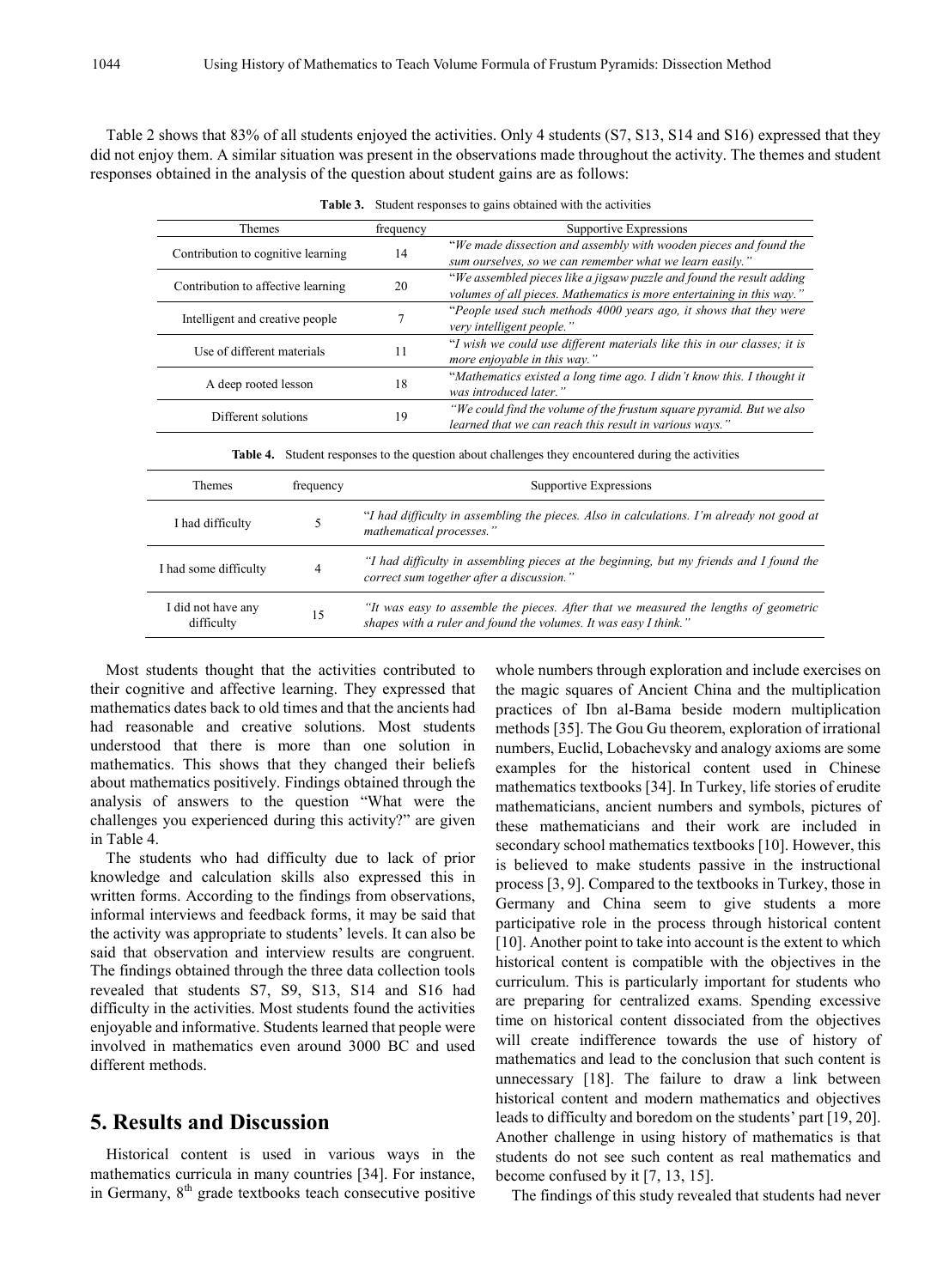encountered historical content in previous years, meaning that history of mathematics had not been included in classes by teachers. The reasons for this may be teacher beliefs in absolutism and their lack of knowledge and experience in using history of mathematics. Goodwin [36] (2007) compared the image of mathematics in teachers' minds and their knowledge levels in HoM. Teachers who received high scores in HoM knowledge test mentioned the socio-cultural and developing structure of mathematics. They stated that mathematics is not only rules and formulas. On the other hand, teachers who received low scores in HoM knowledge test seemed to believe that mathematics is a body of rules and formulas that are incompatible with each other [36]. Yet another reason for not using HoM in classes may be time restrictions due to a loaded curriculum.

The historical content used in this study was found instructive and entertaining by the students. These findings obtained in the study, however, are not compatible with the findings of previous studies conducted by Dickey [19] (2001), Tözluyurt [20] (2008), Kaye [21] (2008), Özdemir and Yıldız [22] (2015). Historical content used in the studies of Dickey [19] (2001) and Tözluyurt [20] (2008) were regarded as difficult and boring by the students. Students stated that they only liked the Treviso multiplication activity. Similarly, they had difficulty in writing Babylon numbers in the studies conducted by Kaye [21] (2008), Özdemir and Yıldız [22] (2015). These differences may be attributed to compatibility of historical content with the objectives in mathematics curricula. The historical content used in the present study was compatible with the course objectives. Students were allowed to dissect and assemble pieces using concrete models, find the volume and the rules of frustum square pyramids. They normally achieve more [16, 17] and enjoy the practices [38, 40] when they work actively with historical content compatible with modern mathematics and learn by creating their own products.

Another result revealed by the study was that students learned that mathematics is a deep-rooted lesson and there may be different solutions. They realized that mathematics originated around 3000 BC and has a 5000-year history. The findings may be taken to imply that students developed positive attitudes towards the nature of mathematics. These results are compatible with the ones obtained by Krussel [39] (2000), Marshall [40] (2000), Liu and Niess [41] (2006) and Liu [42] (2009).

Although there are various ways of using history of mathematics, studies conducted in Turkey have mostly used historical snippets as historical content. In  $6<sup>th</sup>$ ,  $7<sup>th</sup>$  and  $8<sup>th</sup>$ 

grade textbooks in Turkey, historical content includes life stories given at the beginning of new topics, pictures of mathematicians, ancient numbers, etc. Although such use of history of mathematics may be interesting, overuse could lead to the conclusion that historical content is irrelevant to modern mathematics and boring. Moreover, such use of historical content restrains students from being active participants in the learning process and building their own knowledge. This study showed how history of mathematics could be used as a teaching aid. The study may also enlighten teachers, teacher candidates and curriculum writers in how to use history of mathematics as a teaching aid and how to integrate it into textbooks.

History of mathematics has a potentially rich content. Teachers should view this rich content as a feasible teaching aid and be trained in using it. With such training, teachers in Turkey may be able to analyze the various effects of using history of mathematics (mistakes, historical problems, primary sources, etc.). However, at the outset, they should be well informed about the obstacles against the use of history of mathematics, the ways in which historical content may be used and relevant strategies.

#### **Suphi's Reflections and Professional Growth**

I included historical content in my lessons in previous years. My students converted Ancient Egyptian numbers into modern ones and vice versa. However, my students found this activity boring and thought it was a waste of time. They thought so as they knew that this kind of content would not be included in the upcoming centralized exams. For this reason, I decided to integrate new activities into my classes that are compatible with modern mathematics and the objectives stated in the mathematics curriculum and through which my students would construct their own knowledge. I found thanks to this experience that historical content may be interesting if compatible with the objectives. My students had never encountered such activities in previous years. They were not aware of the history of mathematics or different proof methods. With this study, they learned that mathematics dates back to old times and there are different mathematical methods available. The activities were instructive and entertaining for my students. I do not think that they will ever forget the volume rules of frustum pyramids as they figured these rules out by themselves. As a teacher, the activities enabled me to have a positive attitude towards the use of history of mathematics and use it more efficiently in my classes.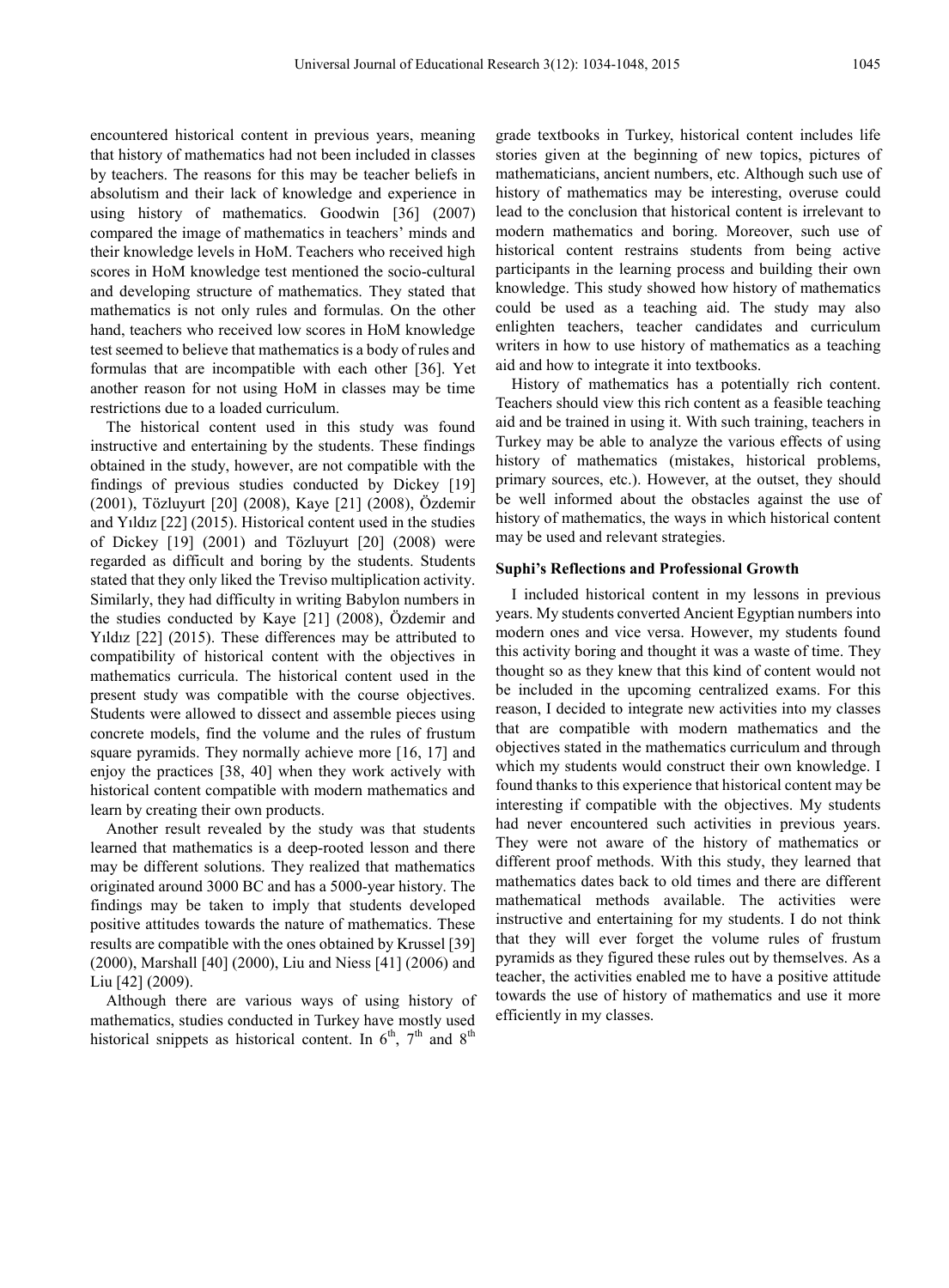# **Appendix**





#### **Motivation**

What would you think if someone told you that a mathematical rule existed around 3000 BC with a solution different from the one we use today? Would you think that this was possible 5000 years ago? Ask these questions to yourselves once again after doing the exercises below.

#### **Implementation Process**

Work in groups with the frustum square pyramid given to you and follow the instructions below.

- Assemble bilateral parts of the frustum square pyramid. Which shape did you obtain as a result?
- Assemble the four pieces on the edges of frustum square pyramid. Which shape did you obtain as a result?
- After assembling these pieces, write down the name of the geometric shape that results.
- Calculate volumes of all shapes by measuring their edges.
- What should you do in order to find the volume of the original frustum square pyramid?
- Write down the results mathematically.
- What does the result imply?
- Find the volume of the frustum square pyramid using analogy and compare the results you obtain. Which solution do you prefer?

#### **Assessment**

After the implementation, the action researcher (Suphi) told the students that the dissection method was used in 3000 BC by Ancient Egyptians. Afterwards, students answered the questions below.

- Summarize the work you did during the implementation process.
- Explain the gains you obtained with this activity.

There is question taken from Ancient Egyptian sources below. Answer the question.

#### **Moscow Papyrus Problem 14**

The lengths of the lower base, upper base and the height of a frustum square pyramid are 4cm, 2cm and 6cm, respectively. Please calculate the volume of this frustum pyramid.

#### **Modern Solution and the Solution with the Dissection Method**

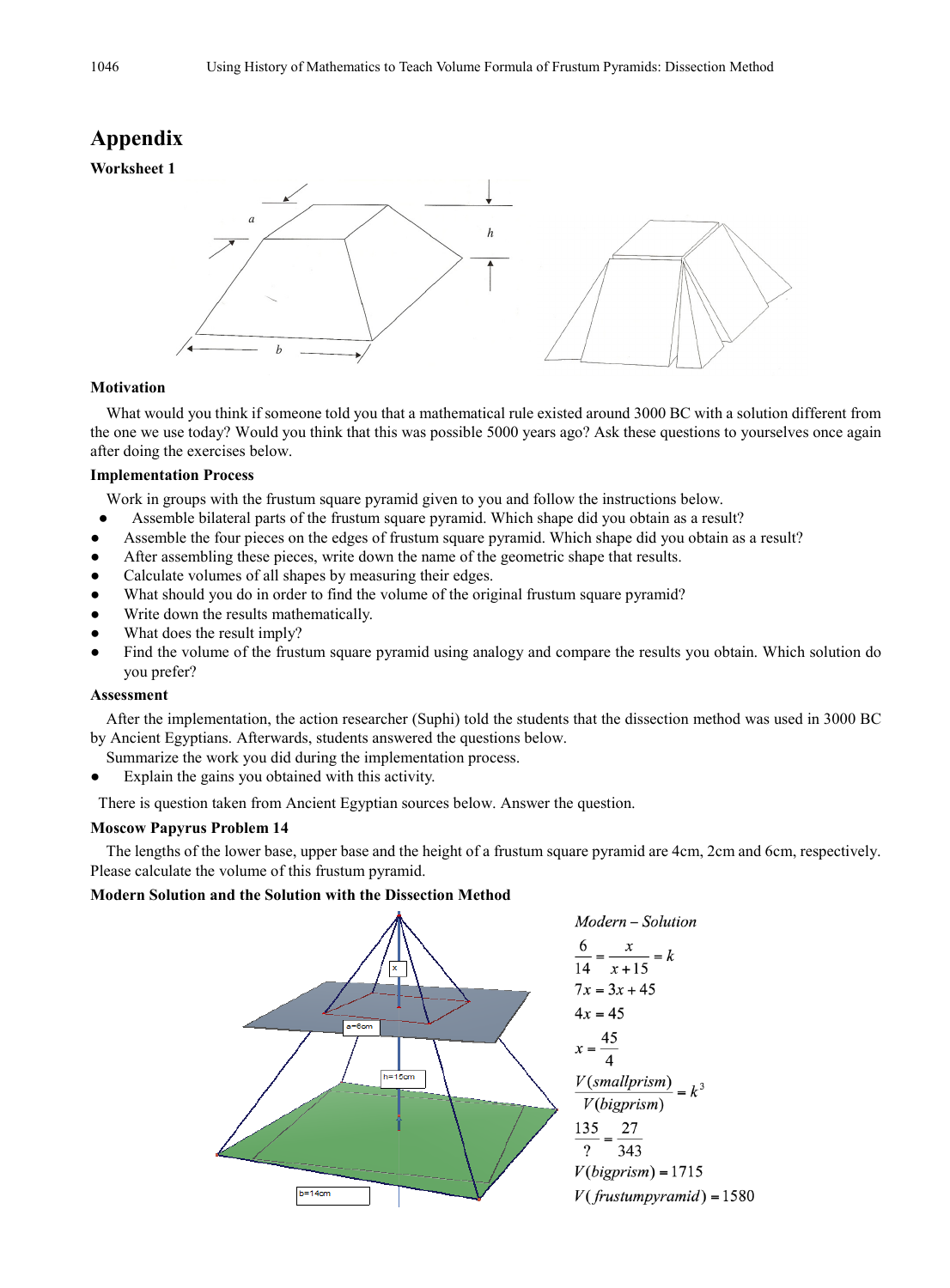Solution with the Dissection Method

$$
V_1 = a^2xh = 36x15 = 540
$$
  
\n
$$
V_2 = ax \frac{b-a}{2}xh = 6x4x15 = 360x2 = 720
$$
  
\n
$$
V_3 = (b-a)^2xh/3 = 64x15/3 = 64x5 = 320
$$
  
\n
$$
V_4 = 540 + 720 + 320 = 1580
$$

 $*V_1$ : volume of square prism,  $V_2$ : volume of rectangular prism,

 $*V_3$ : volume of square pyramid,  $V_4$ : volume of frustum pyramid

$$
V = a2h + 2x\left(\frac{ab - a2}{2}\right)xh + \left(\frac{b2 - 2ab + a2}{3}\right)xh =
$$

$$
= a2h + abh - a2h + \frac{b2h}{3} - \frac{2abh}{3} + \frac{a2h}{3}
$$

$$
V = \frac{h}{3}\left(a2 + ab + b2\right)
$$

# **REFERENCES**

- [1] Ernest, P. (1998). The history of mathematics in the classroom. Mathematics in School, 27(4). 25-31.
- [2] Fauvel, J. (1991). Using history in mathematics education. For the Learning of Mathematics, 11(2), 3-6.
- [3] Fried, N. M. (2001). Can mathematics education and history of mathematics coexist?. Scince and Education, 10, 391-408.
- [4] Gulikers, I., & Blom, K. (2001). A historical angle, a survey of recent literature on the use and value of history in geometrical education. Educational Studies in Mathematics, 47, 223-258.
- [5] Jankvist, T. U. (2009). A categorization of the whys and hows of using history in mathematics education. Educational Studies in Mathematics Education, 71(3), 235-261.
- [6] Liu, P. (2003). Do teachers' need to incorporate the history of mathematics in their teaching?. Mathematics Teacher, 96(6), 416-421.
- [7] Tzanakis, C., & Arcavi, A. (2002). Integrating history of mathematics in the classroom: an analytic survey, In Favuel, J. and Van Manen, J. (Eds.), History in mathematics education (pp. 201-240), Netherlands: Kluwer Academic Publishers.
- [8] Clark, K. M. (2012). History of mathematics: Illuminating understanding of school mathematics concepts for prospective mathematics teachers. Educational Studies in Mathematics, 81(1), 67-84. doi: 10.1007/s10649-011-9361-y
- [9] Swetz, J. W. (1997). Using problems from the history of mathematics in classroom instruction, In Swetz, F., Fauval, J., Bekken, O., Johansson, B. and Katz, V. (Eds.) Learn from the masters. The Mathematical Association of America.
- [10] Baki, A., & Bütüner, S. Ö. (2013). The ways of using the history of mathematics in 6th, 7th and 8th grade mathematics

textbooks. Elementary Education Online, 12(3), 849-872.

- [11] Nooney, K. (2002). A Critical question: why can't mathematics education and history of mathematics coexist?, Article Review. The Mathematics Educator, 12(1), 1-5.
- [12] Barnett, J. H., Lodder, J., & Pengelley, D. (2014). The pedagogy of primary historical sources in mathematics: classroom practice meets theoretical frameworks. Science & Education, 23, 7-27.
- [13] Siu, M. K. (2007). No, I don't use history of mathematics in my class. why? In F. Furinghetti, S. Kaijser, and C. Tzanakis (Eds.), Proceedings HPM2004 & ESU4 (revised edition, pp. 268–277). Uppsala: Uppsala Universitet.
- [14] Ho, W. K. (2008). Using history of mathematics in the teaching and learning of mathematics in Singapore. Paper presented at the 1st RICE, Singapore: Raffles Junior College.
- [15] Panasuk, R. M., & Horton, L. B. (2012). Integrating history of mathematics into curriculum: what are the chances and constraints?. International Electronic Journal of Mathematics Education, 7(1), 3-20.
- [16] Glaubitz, M. R. (2007, July). The use of original sources in the classroom. Proceedings of the 5th European Summer University, Prague.
- [17] Nataraj, M. S., & Thomas, M. O. J. (2009). Developing understanding of number system structure from the history of mathematics. Mathematics Education Research Journal, 21(2), 96-115.
- [18] Bütüner, S. Ö. (2015). Reflections from classroom environments enriched with the mathematics historical activities: an action research. Unpublished doctoral dissertation. Karadeniz Technical University, Trabzon, Turkey.
- [19] Dickey, G. (2001). A historical approach to teaching the british columbia mathematics eight course. Unpublished master dissertation, Simon Fraser University.
- [20] Tözluyurt, E. (2008). The perceptions of senior high students regarding the lessons, in which activities chosen from history of mathematics are used on the subjects of numbers learning area. Unpublished master dissertation, Gazi University, Ankara, Turkey.
- [21] Kaye, E. (2008). The aims of and responses to a history of mathematics videoconferencing project for schools, Retrieved May 5, 2008 from http://bsrlm.org.uk/IPs/ip28-3/BSRLM-IP-28-3-12.pdf.
- [22] Özdemir, A. Ş., Yıldız, S. G. (2015). Using History of Mathematics in the Classroom: Babylonian Number System. Amasya Education Journal, 4(1), 26-49.
- [23] Komisyon (2011). Mathematics 6 student textbook. Ankara: Ministary of Education Publications.
- [24] Aygün Ç. S., Aynur, N., Çuha, S. S., Karaman, U., Özçelik, U., Ulubay, M. & Ünsal. N. (2011b). Mathematics 7 student textbook. Ankara: Ministary of Education Publications.
- [25] Aygün Ç. S., Aynur, N., Çoşkuntürk, N., Çuha, S. S., Karaman, U., Özçelik, U., Ulubay, M. & Ünsal. N. (2011a). Mathematics 8 student textbook. Ankara: Ministary of Education Publications.